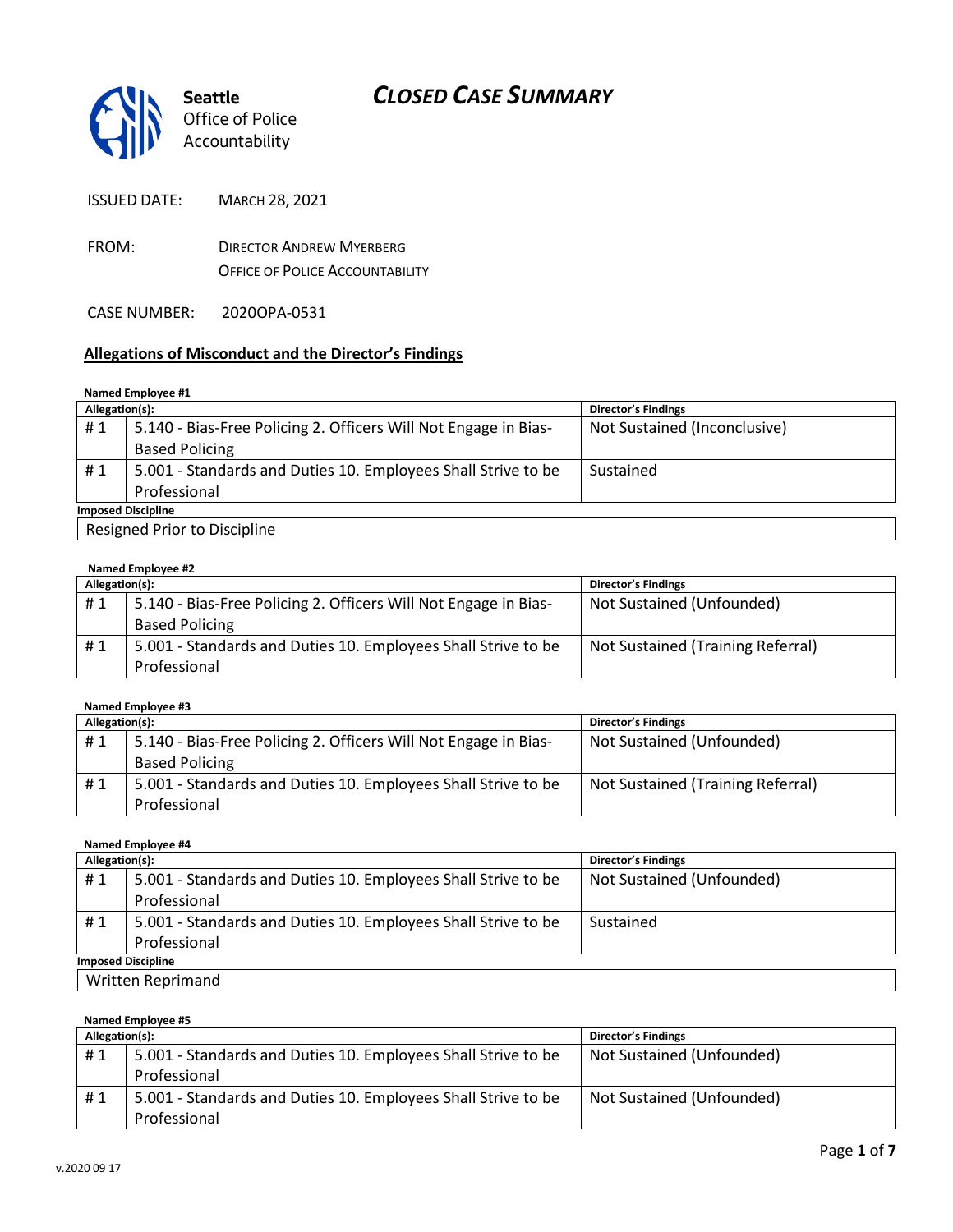

**Seattle** *Office of Police Accountability*

## *CLOSED CASE SUMMARY*

OPA CASE NUMBER: 2020OPA-0531

| Named Employee #6 |                                                               |                              |  |  |
|-------------------|---------------------------------------------------------------|------------------------------|--|--|
| Allegation(s):    |                                                               | <b>Director's Findings</b>   |  |  |
| #1                | 5.002 - Responsibilities of Employees Concerning Alleged      | Not Sustained (Inconclusive) |  |  |
|                   | Policy Violations 6. Employees Will Report Alleged Violations |                              |  |  |

#### **EXECUTIVE SUMMARY:**

The Complainant alleged that SPD employees made comments to her that were biased and unprofessional. She further alleged that other unknown SPD officers heard the comments but did nothing about it.

#### **SUMMARY OF INVESTIGATION:**

The Complainant, who identifies as transgender and uses she/her pronouns, filed an OPA complaint in which she alleged that SPD officers made unprofessional and biased statements towards her. She recounted that she was walking down the sidewalk in Capitol Hill when an unmarked blue Yukon SUV drove up. There were police officers inside. She said that one of the police officers appeared to be taking her picture and asked the Complainant if she "had a dick under" her skirt. She said that she told the officer to "come take a look" and he replied that he would "need a microscope" to do so. She asked: "Then do you want to see it?" The officers drove off with one saying: "yaa, you got something under there." She said that she saw a marked police car parked in that vicinity. She called out to the officers in that car to do something, but they did not help. She said that, later that evening, the unmarked SUV again drove by her and an officer again yelled out to the Complainant to "show them what's under my skirt." She started yelling at them, but they drove off while still saying things to her.

OPA attempted to interview the Complainant to obtain more details concerning what occurred; however, the Complainant did not participate in an interview. Accordingly, OPA was unable to determine a number of relevant facts from the Complainant's perspective, including: a description of the officer who made the statements or, for that matter, whether it was more than one officer who made the statements; additional information concerning the officers in the marked SPD vehicle who allegedly observed the conduct and failed to act; and background concerning the rock throwing at the East Precinct, which was later described by the Named Employees as the basis for initially contacting the Complainant.

There was no video of this incident recorded by the Complainant and she did not provide the names of any witnesses who may have seen and heard what occurred.

OPA was able to identify the SUV in question and, given the time and date provided, determined the officers who were therein. The SUV was not equipped with In-Car Video (ICV). While the officers were all assigned Body Worn Video (BWV), this incident was not captured on that video. OPA interviewed all of the Named Employees.

Named Employee #1 (NE#1) said that he and the officers with him were investigating an individual who had thrown rocks at the East Precinct. He saw the Complainant, who he felt closely matched the description of the perpetrator. They stopped and he rolled his window down. At that time, the Complainant said: "Oh, you want me? What are you looking at?" The Complainant then lifted up her dress and said: "Is this what you're looking for? Do you want to suck this penis?" NE#1 replied: "I didn't have my microscope I wouldn't be able to see it." The Complainant then did a curtsey and said: "Oh, so you do want me." NE#1 explained that, at this time, he was thinking about how to get the Complainant away from the 50 to 100 protestors that were in the vicinity to perform a Terry stop or to make an arrest. He and the other officers looped back again to see whether the Complainant had separated from the crowd, but she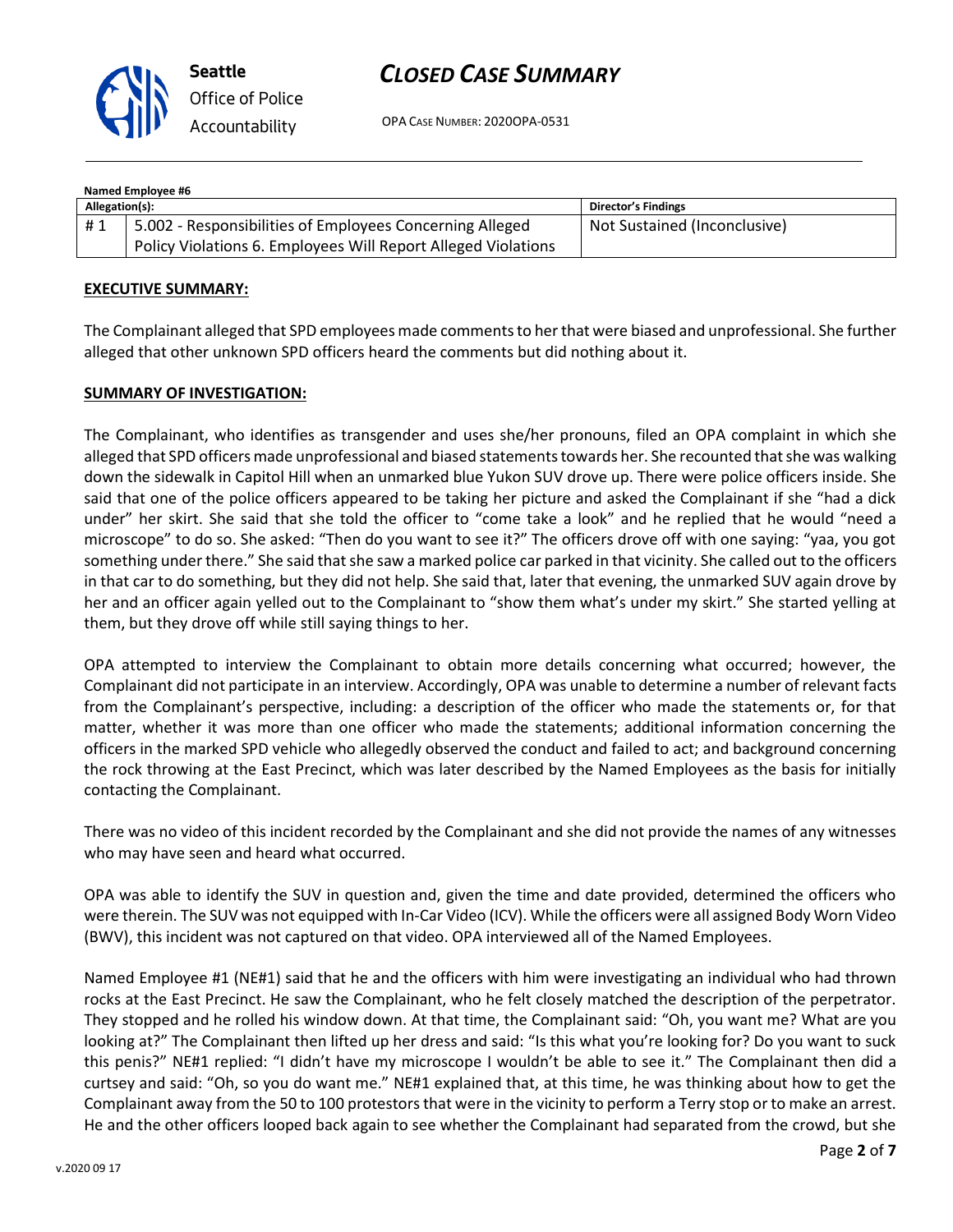OPA CASE NUMBER: 2020OPA-0531

had not. She made a comment about the officers looking for her again. Ultimately, the officers did not take any action because they were worried that it would escalate the crowd. NE#1 denied that, aside from his comment concerning the microscope, he or other officers in the car made the statements attributed to them by the Complainant. He described those alleged statements as "shocking" and said that he would have remembered them. NE#1 also did not specifically recall any marked patrol cars that were in the area. Lastly, NE#1 acknowledged that his statement was juvenile and unprofessional. He did not hear any other officers make statements that were biased or inappropriate.

Named Employee #2 (NE#2) recalled seeing the Complainant on the evening in question. He stated that she was suspected of throwing rocks at the East Precinct. He recalled rolling slowly by the Complainant while in the SUV. He remembered seeing the Complainant lift up her skirt and he heard statements made back and forth, but he did not recall the specific nature of what was said. However, he did not hear profanity or any statement that suggested bias. He did not see a patrol vehicle in the area or hear the Complainant make statements requesting assistance from other officers. NE#2 remembered seeing the Complainant again but did not think that officers said anything to her at that time.

Named Employee #3 (NE#3) had no recollection whatsoever of this incident. This was the case even though he was in the car and even after OPA attempted to refresh his recollection at his interview.

Named Employee #4 (NE#4), a Sergeant, was in the SUV with the other officers. He said that they were aware that someone had been throwing rocks at the East Precinct. The officers drove by the Complainant, who appeared to match the description. He confirmed that he took a picture of the Complainant. He said that he did so because she was wearing a jacket with a distinctive emblem that he felt could be used to determine whether she was the correct suspect. He told OPA that it was later determined that she likely was. He heard the Complainant ask officers if they wanted to see her "dick." He recalled NE#1 responding with a comment referencing a "microscope." He did not hear any other comments, including any statements indicating bias. He did not see any marked SPD vehicles in the vicinity at the time. NE#4 lastly did not remember seeing the Complainant on a second occasion that night.

Lastly, OPA conducted a GPS search for marked patrol vehicles that were in the vicinity at the approximate time of the incident. There were a number of vehicles identified; however, the vast majority were just passing through. Two vehicles were in the vicinity for more than a transitory period of time, but OPA could not definitively determine whether either was in the immediate vicinity of the incident and, if so, whether the officers therein observed what occurred and heard the Complainant's pleas for assistance.

#### **ANALYSIS AND CONCLUSIONS:**

#### **Named Employee #1 - Allegation #1** *5.140 - Bias-Free Policing 2. Officers Will Not Engage in Bias-Based Policing*

The Complainant alleged that an SPD officer made biased statements towards her. Based on its investigation, OPA determined that NE#1 was involved in a back and forth with the Complainant. NE#1 acknowledged telling the Complainant that he would need a "microscope" to see her penis; however, he denied making the other statements attributed to him by the Complainant, describing them as "shocking."

SPD policy prohibits biased policing, which it defines as "the different treatment of any person by officers motivated by any characteristic of protected classes under state, federal, and local laws as well other discernible personal



**Seattle** *Office of Police Accountability*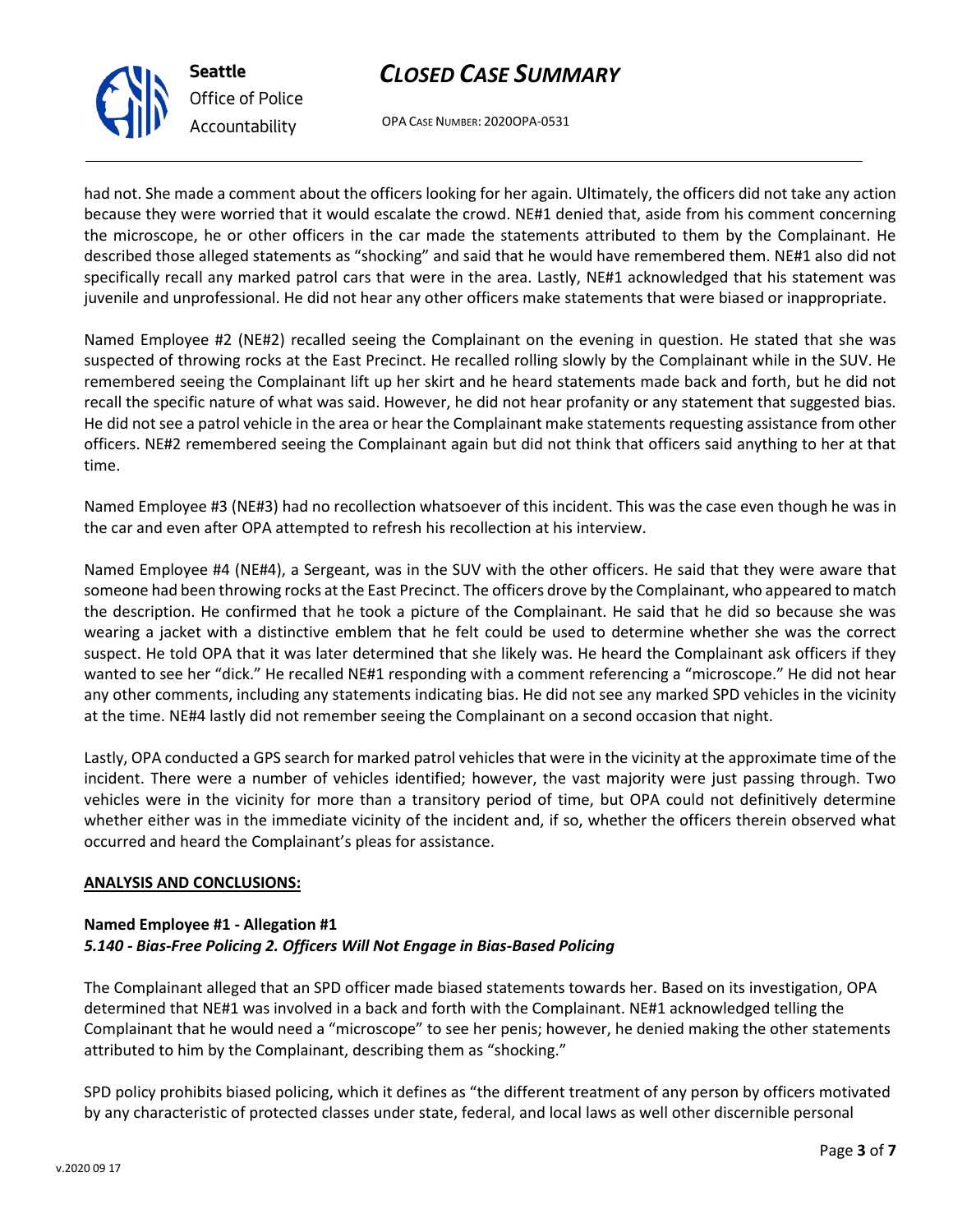

OPA CASE NUMBER: 2020OPA-0531

characteristics of an individual." (SPD Policy 5.140.) This includes different treatment based on the race of the subject. (*See id*.)

If it could be proved that NE#1 made the statements attributed to him by the Complainant, OPA would have found that this constituted biased policing. However, NE#1 denied making any biased comments and there are no independent witnesses or video establishing the contrary. Unfortunately, and despite grave concerns regarding what the Complainant reported experiencing, this precludes OPA from reaching a definitive conclusion on this allegation.

Accordingly, OPA recommends that this allegation be Not Sustained – Inconclusive.

#### Recommended Finding: **Not Sustained (Inconclusive)**

#### **Named Employee #1 - Allegation #2** *5.001 - Standards and Duties 10. Employees Shall Strive to be Professional*

SPD Policy 5.001-POL-10 requires that SPD employees "strive to be professional at all times." The policy further instructs that "employees may not engage in behavior that undermines public trust in the Department, the officer, or other officers." (SPD Policy 5.001-POL-10.) The policy further states the following: "Any time employees represent the Department or identify themselves as police officers or Department employees, they will not use profanity directed as an insult or any language that is derogatory, contemptuous, or disrespectful toward any person." (*Id*.)

If the Complainant's version of events were true, NE#1 would have clearly violated the Department's professionalism policy. However, as discussed above, there is insufficient evidence to establish that NE#1 did, in fact, make all the statements attributed to him. That being said, even under NE#1's account of what he said, he was unprofessional. Telling the Complainant that he needed a "microscope" to see her penis was inappropriate and juvenile. Moreover, it is irrelevant whether the comment was made in response to purported profane statements and actions made by the Complainant. NE#1 is held to a higher standard than members of the community and he failed to meet that standard here.

Accordingly, OPA recommends that this allegation be Sustained.

#### Recommended Finding: **Sustained**

#### **Named Employee #2 - Allegation #1** *5.140 - Bias-Free Policing 2. Officers Will Not Engage in Bias-Based Policing*

All of the officers who recalled this incident – NE#1, NE#2, and NE#4 – pointed to NE#1 as being the only one who interacted with the Complainant. As OPA was unable to interview the Complainant and given that there is no video depicting what occurred, there is no evidence to contradict this.

As such, OPA recommends that this allegation be Not Sustained – Unfounded as against NE#2, NE#3, and NE#4.

Recommended Finding: **Not Sustained (Unfounded)**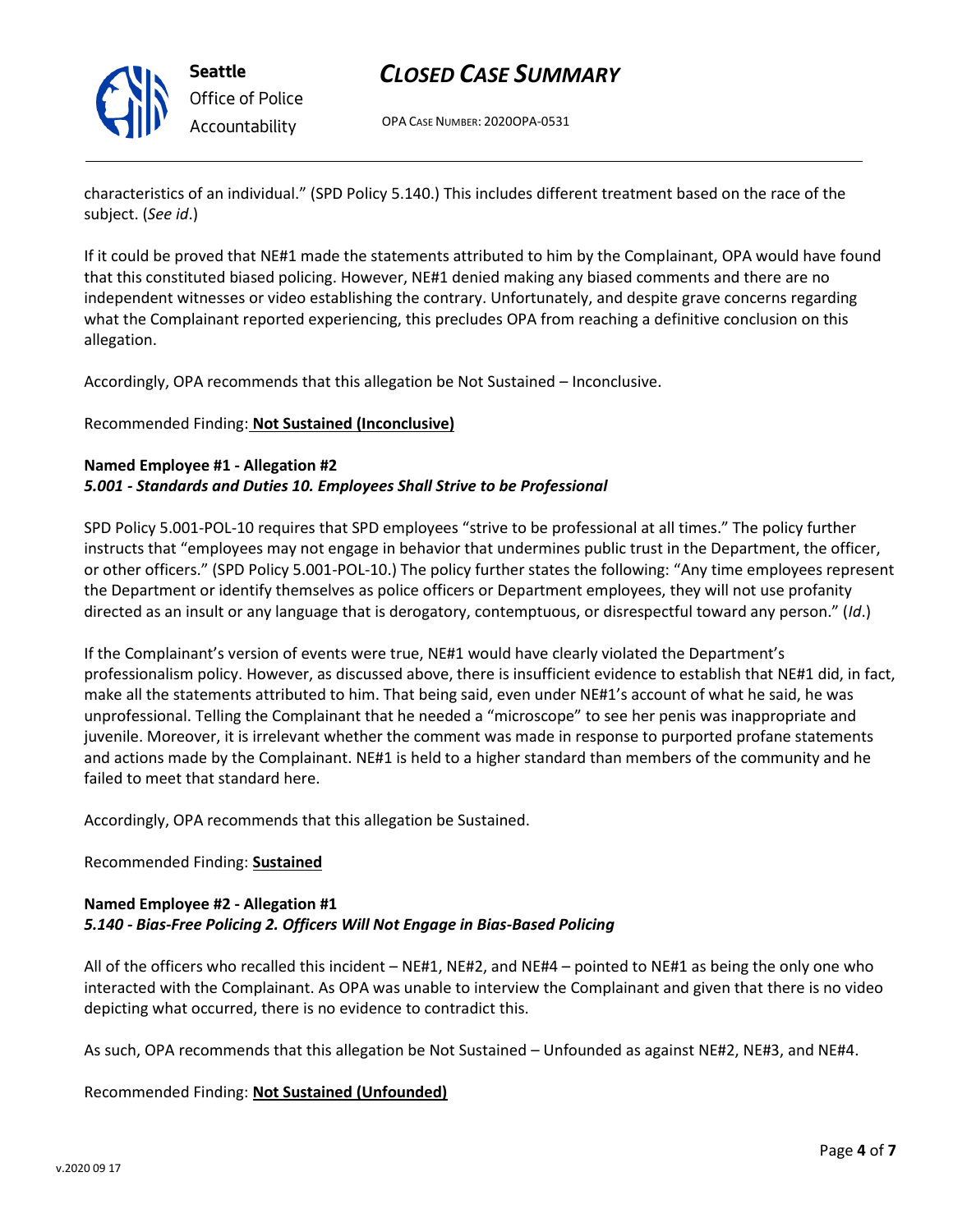

OPA CASE NUMBER: 2020OPA-0531

## **Named Employee #2 - Allegation #2** *5.001 - Standards and Duties 10. Employees Shall Strive to be Professional*

**Seattle**

*Office of Police Accountability*

While OPA could not establish that NE#2, NE#3, and NE#4 made unprofessional or biased statements, OPA did determine that they were all in close proximity to NE#1 at the time he interacted with the Complainant. Accordingly, they either heard or should have heard the comment he admittedly made to her. However, none of these officers did anything concerning this, whether speaking to NE#1 to tell him that his statement was inappropriate or taking steps to report the statement to the chain of command and/or OPA.

With regard to NE#2 and NE#3, OPA finds it disappointing that they did not do anything in response to NE#1's statements. By taking no action, it operates almost as an endorsement of what NE#1 said. Since this incident occurred, SPD began training officers on ABLE (Active Bystanders in Law Enforcement). Under this program, officers are instructed to do the exact opposite of what the witness officers did here and to call out and intervene in inappropriate acts and statements when they occur.

NE#2 and NE#3, as well as all other SPD officers, are now on notice that future failures to act in similar situations will no longer be tolerated and will result in discipline. As the program is not yet in effect, OPA issues them a Training Referral here.

• **Training Referral**: NE#2 and NE#3 should be instructed to act and intervene when another officer engages in inappropriate behavior, including unprofessional statements. NE#2 and NE#3 should be aware that future similar conduct may result in discipline. This retraining and counseling should be documented, and this documentation should be maintained in an appropriate database.

Recommended Finding: **Not Sustained (Training Referral)**

#### **Named Employee #3 - Allegation #1** *5.140 - Bias-Free Policing 2. Officers Will Not Engage in Bias-Based Policing*

For the same reasons as stated above (*see* Named Employee #2 – Allegation #1), OPA recommends that this allegation be Not Sustained – Unfounded.

#### Recommended Finding: **Not Sustained (Unfounded)**

#### **Named Employee #3 - Allegation #2** *5.001 - Standards and Duties 10. Employees Shall Strive to be Professional*

OPA recommends that this allegation be Not Sustained and refers to the above Training Referral (*see* Named Employee #2 – Allegation #2).

Recommended Finding: **Not Sustained (Training Referral)**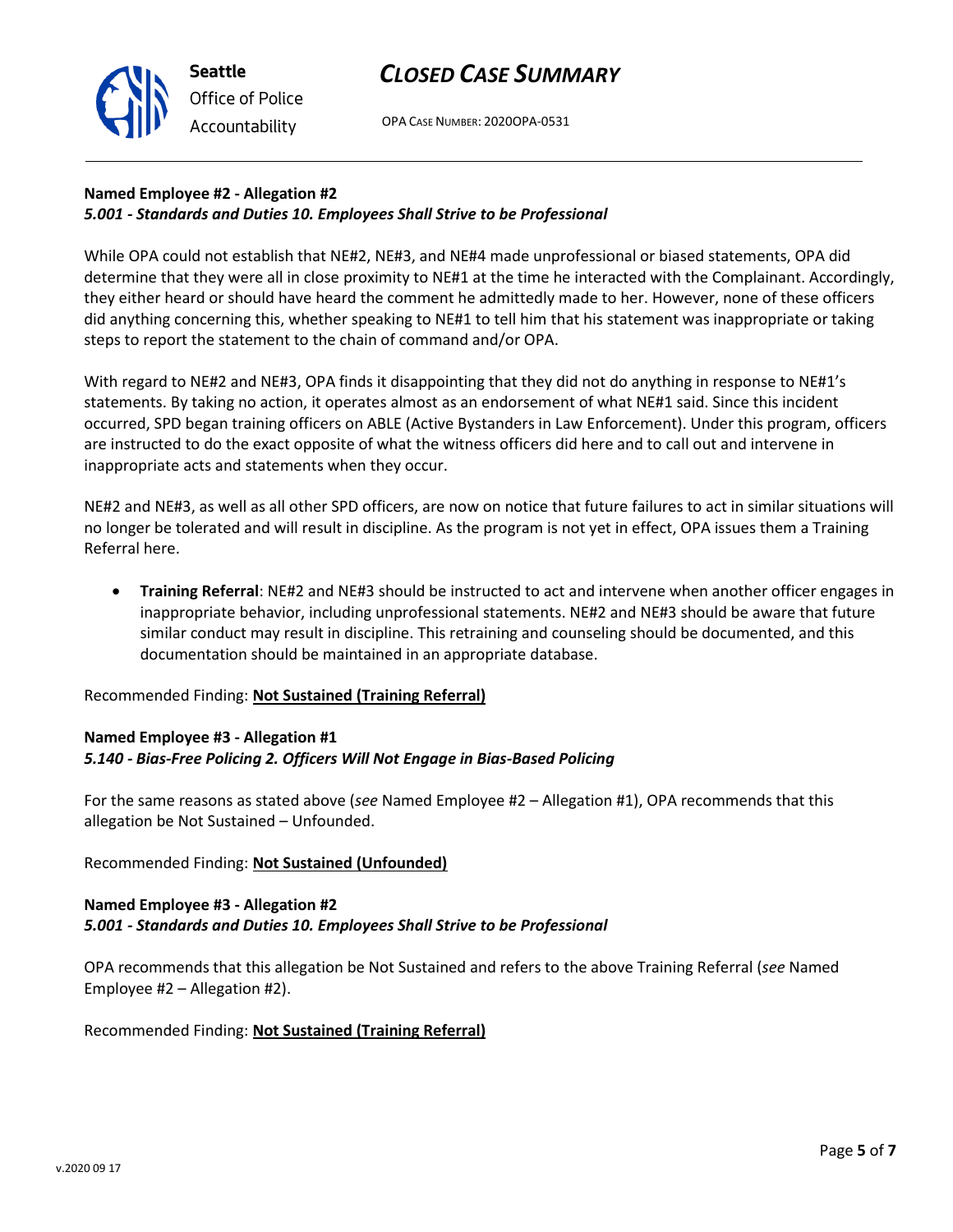

OPA CASE NUMBER: 2020OPA-0531

## **Named Employee #4 - Allegation #1** *5.140 - Bias-Free Policing 2. Officers Will Not Engage in Bias-Based Policing*

For the same reasons as stated above (*see* Named Employee #2 – Allegation #1), OPA recommends that this allegation be Not Sustained – Unfounded.

Recommended Finding: **Not Sustained (Unfounded)**

## **Named Employee #4 - Allegation #2** *5.001 - Standards and Duties 10. Employees Shall Strive to be Professional*

OPA finds NE#4's inaction to be more egregious than that of NE#2 and NE#3 because he was one of NE#1's supervisors during the incident. However, he did nothing after hearing NE#1's statement, which was, at the very least, unprofessional. He did not counsel NE#1 concerning the statement, he did not document that the statement was made, he did not report the statement to members of his chain of command, and he did not make an OPA referral. As discussed in the context of NE#2 and NE#3, NE#4's inaction, particularly as a supervisor, serves as an endorsement of NE#1's comment. In this regard, and again given his supervisory responsibilities, he bears at least partial responsibility and culpability for what occurred.

Accordingly, OPA finds that NE#4's inaction was unprofessional and recommends that this allegation be Sustained.

#### Recommended Finding: **Sustained**

#### **Named Employee #5 - Allegation #1** *5.140 - Bias-Free Policing 2. Officers Will Not Engage in Bias-Based Policing*

OPA found no evidence indicating that any other officer was present in the SUV or heard the comments that were made by NE#1. Accordingly, OPA recommends that this allegation and Allegation #2, below, be Not Sustained – Unfounded.

Recommended Finding: **Not Sustained (Unfounded)**

#### **Named Employee #5 - Allegation #2** *5.001 - Standards and Duties 10. Employees Shall Strive to be Professional*

For the same reasons as stated above (*see* Named Employee #5 – Allegation #1), OPA recommends that this allegation be Not Sustained - Unfounded.

Recommended Finding: **Not Sustained (Unfounded)**